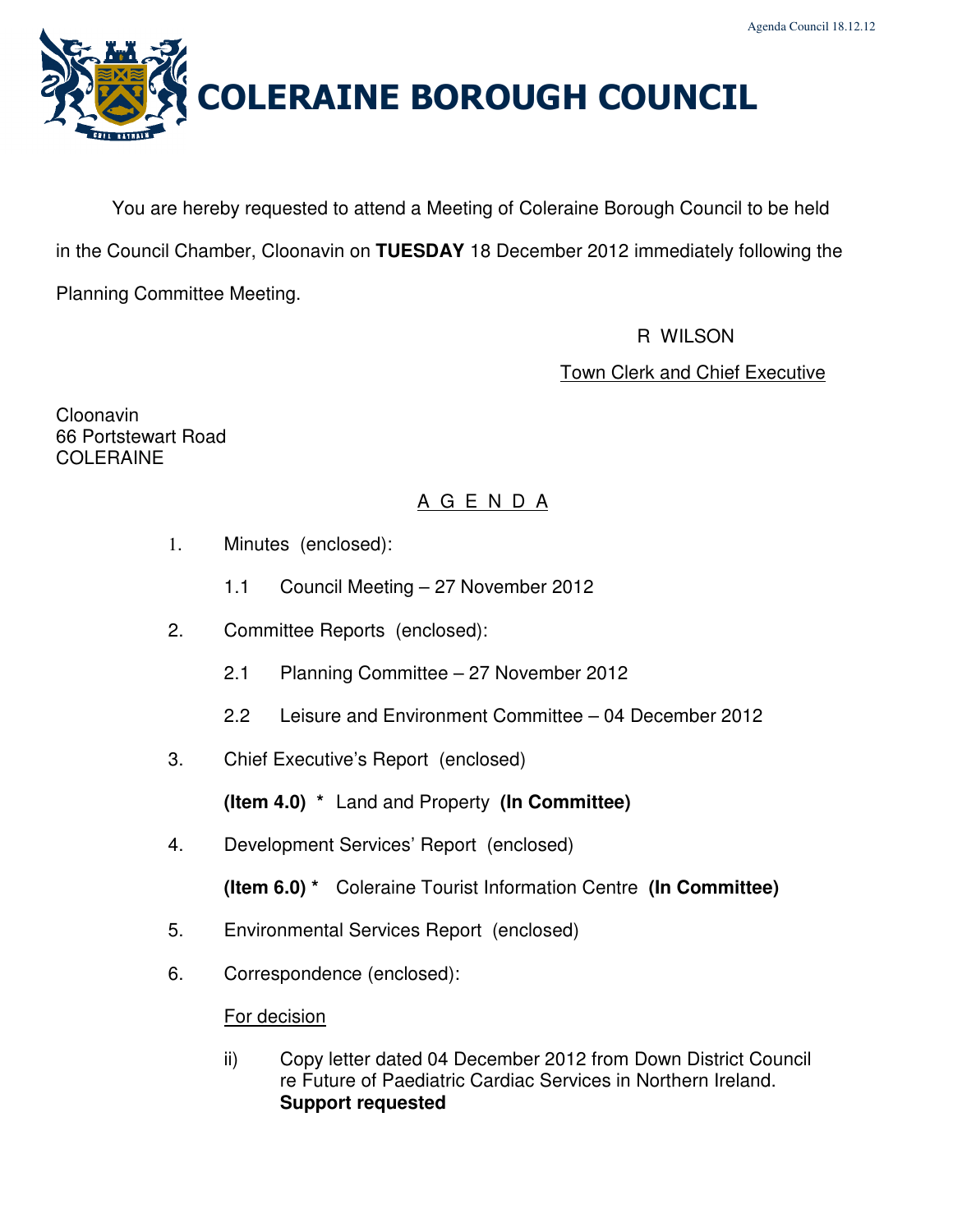# For information

- i) Copy letter dated 27 November 2012 from Department of Health, Dublin re Paediatric Congenital Cardiac Services.
- ii) Press Release dated 30 November 2012 from Improvement, Collaboration and Efficiency (ICE) re Regional Governance Group Chair.
- iii) News Sheet (Issue 5) dated 04 December 2012 from the Department of the Environment re Local Government Reform.
- iv) Copy response letter dated 06 December 2012 from Roads Service.
- v) Copy letter received 10 December 2012 from Invest Northern Ireland re Policy and Programme Screenings
- vi) List of Reports available in Members' Library
- vii) List of Consultation Documents
- 7. Documents for Sealing
- **\* Recommended for consideration "In Committee".**

To: Each Member of Council **13 December 2012**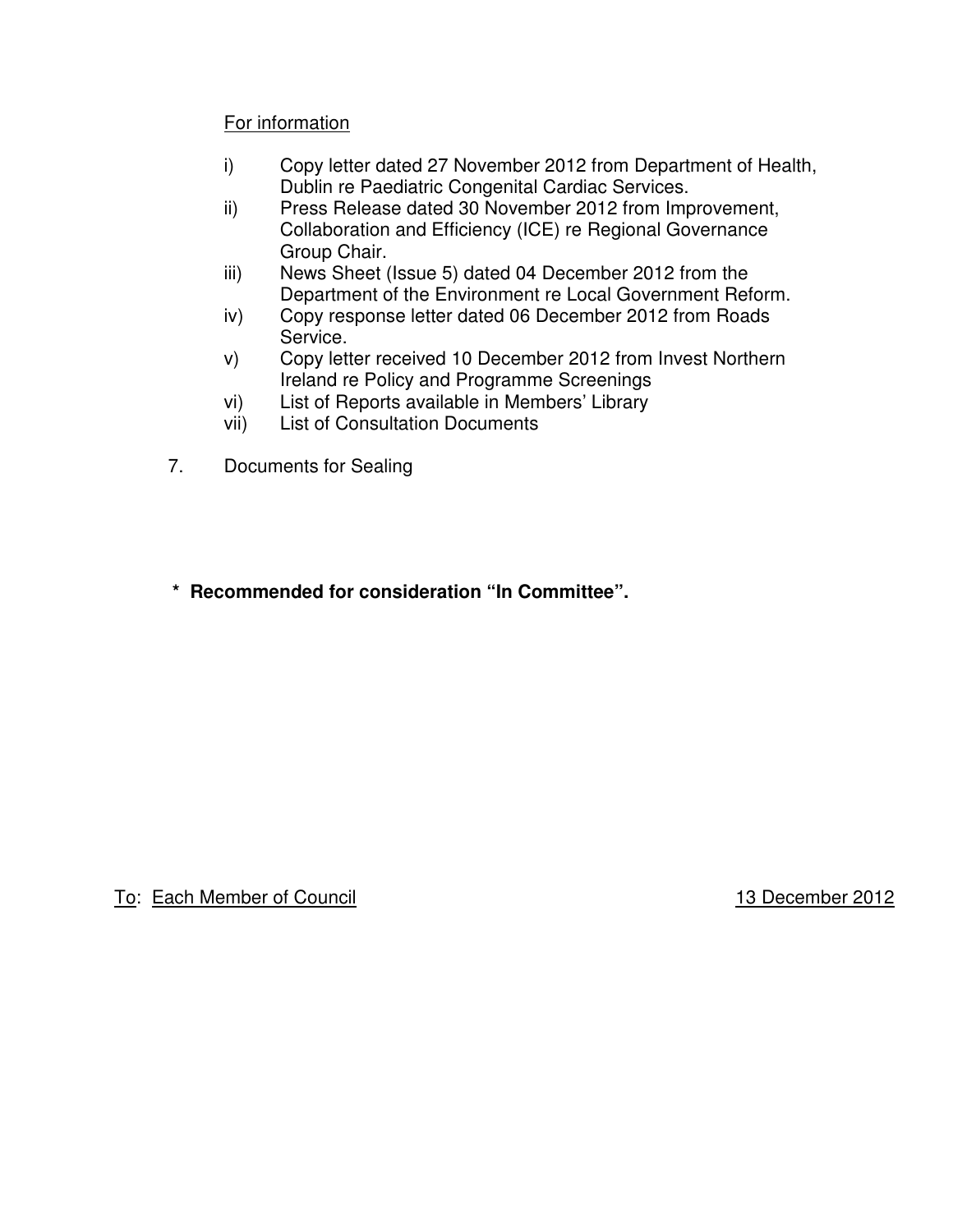# **COUNCIL MEETING**

# **27th November, 2012.**

| The Mayor, Councillor A. S. Cole, in the Chair<br><b>Present:</b> |                                                                                                                                                                                            |                                                                                                                                 |  |
|-------------------------------------------------------------------|--------------------------------------------------------------------------------------------------------------------------------------------------------------------------------------------|---------------------------------------------------------------------------------------------------------------------------------|--|
|                                                                   | The Deputy Mayor, Alderman M. T. Hickey (Mrs.)                                                                                                                                             |                                                                                                                                 |  |
|                                                                   | <b>Aldermen</b>                                                                                                                                                                            |                                                                                                                                 |  |
|                                                                   | J. M. Bradley<br>W. T. Creelman                                                                                                                                                            | N. F. Hillis<br>W. J. McClure                                                                                                   |  |
|                                                                   | <b>Councillors</b>                                                                                                                                                                         |                                                                                                                                 |  |
|                                                                   | C. S. Alexander (Ms.)<br>C. Archibald<br>Y. Boyle (Ms.)<br>G. Duddy<br>E. P. Fielding (Mrs.)<br>M. Fielding<br><b>B.</b> Fitzpatrick<br>D. Harding<br>R. J. Holmes<br>(Items $1.0 - 5.0$ ) | W. A. King<br>(Items $1.0 - 3.2.2$ )<br>R. A. Loftus (Mrs.)<br>W. McCandless<br>D. McClarty<br>G. L. McLaughlin<br>A. McQuillan |  |
| <b>Officers in</b><br><b>Attendance:</b>                          | Corporate Director of Environmental Services, Corporate<br>Director of Leisure and Development, Acting Head of<br>Finance, Head of Leisure Services and Administrative                     |                                                                                                                                 |  |

**Apology:** Councillor Barbour

Assistant

## **1.0 'IN COMMITTEE'**

 It was agreed that a number of items be considered 'In Committee' at the end of the Meeting.

#### **2.0 MINUTES**

The Minutes of the Council Meeting of 23<sup>rd</sup> October, 2012 were confirmed and signed.

## **3.0 COMMITTEE REPORTS**

## **3.1 Planning Committee**

Councillor McLaughlin moved the adoption of the Planning Committee Report; this was duly seconded by Alderman McClure and agreed.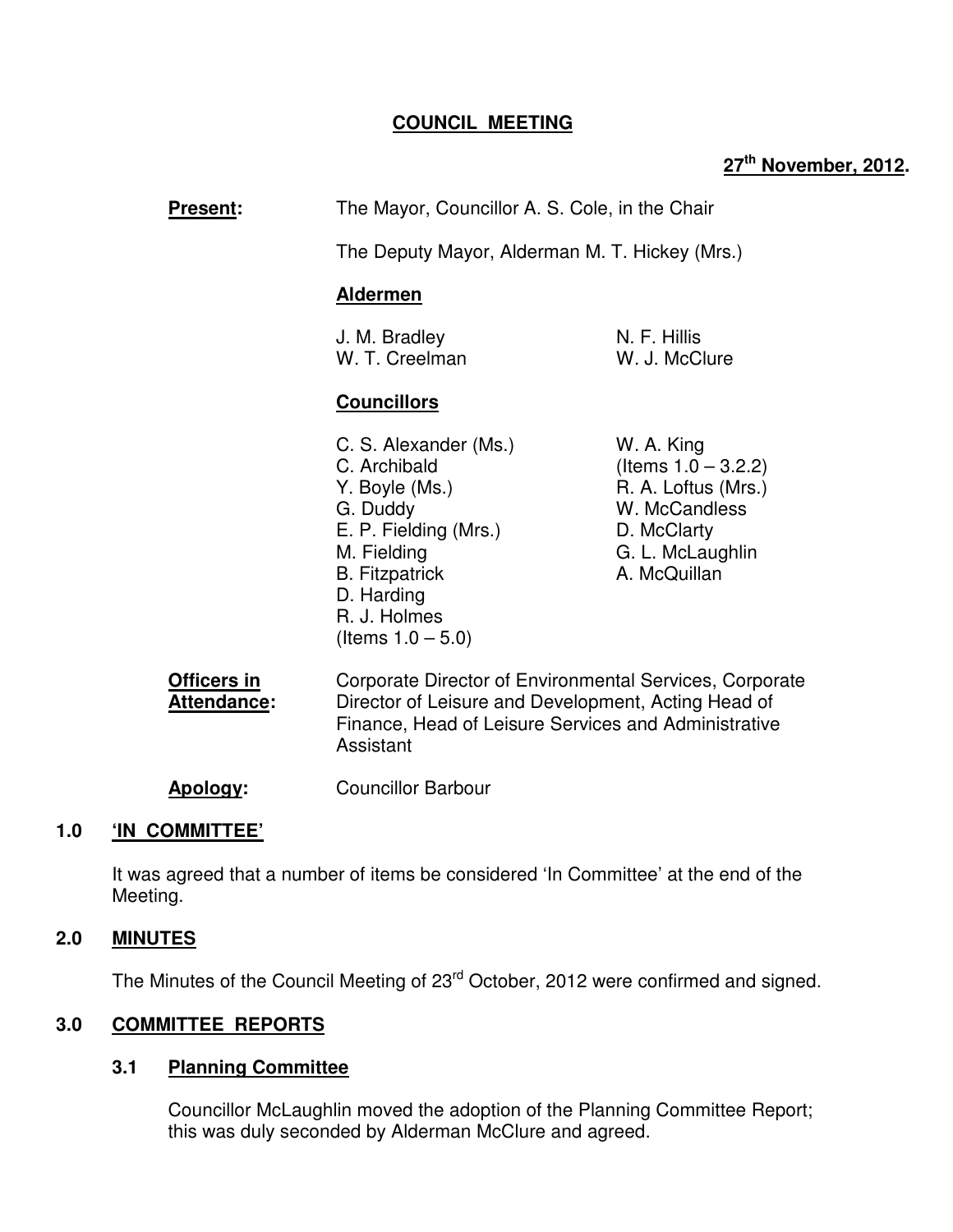## **3.2 Leisure and Environment Committee**

Councillor Fielding moved the adoption of the Leisure and Environment Committee Report; this was duly seconded by Councillor Fitzpatrick. Matters arising:

#### 3.2.1 Entertainment Licence – The Playhouse, 47 Main Street, Portrush

 Reported that the applicant and objector had been given the opportunity to address Council but the letter of objection had since been withdrawn.

Agreed:

That the Entertainment Licence be granted.

#### 3.2.2 Fees and Charges – Council Caravan Sites 2013-2014

 Following a full discussion during which the Corporate Director of Leisure and Development answered various members' questions it was proposed by Councillor McClarty and seconded by the Deputy Mayor:

That Council agree the Committee recommendation.

 As an amendment it was proposed by Councillor McQuillan and seconded by Councillor Mrs. Fielding:

 That Council agree the Committee recommendation except for the Administration Fee for Insurance which should remain unchanged.

 On being put to the Meeting the amendment was lost, seven members voting in favour and thirteen members voting against.

 On the proposal being put to the Meeting, thirteen voted in favour and no one voted against.

The Report was subsequently agreed.

#### **3.3 Policy and Development Commitee**

 Alderman Hillis moved the adoption of the Policy and Development Committee Report; this was duly seconded by the Deputy Mayor and agreed.

## **4.0 NOTICE OF MOTION**

The undernoted Motion had been submitted by Councillor McClarty:

 "This Council calls on the Northern Health and Social Care Trust to reconsider the proposal for car parking charges for members of its staff throughout the Trust area".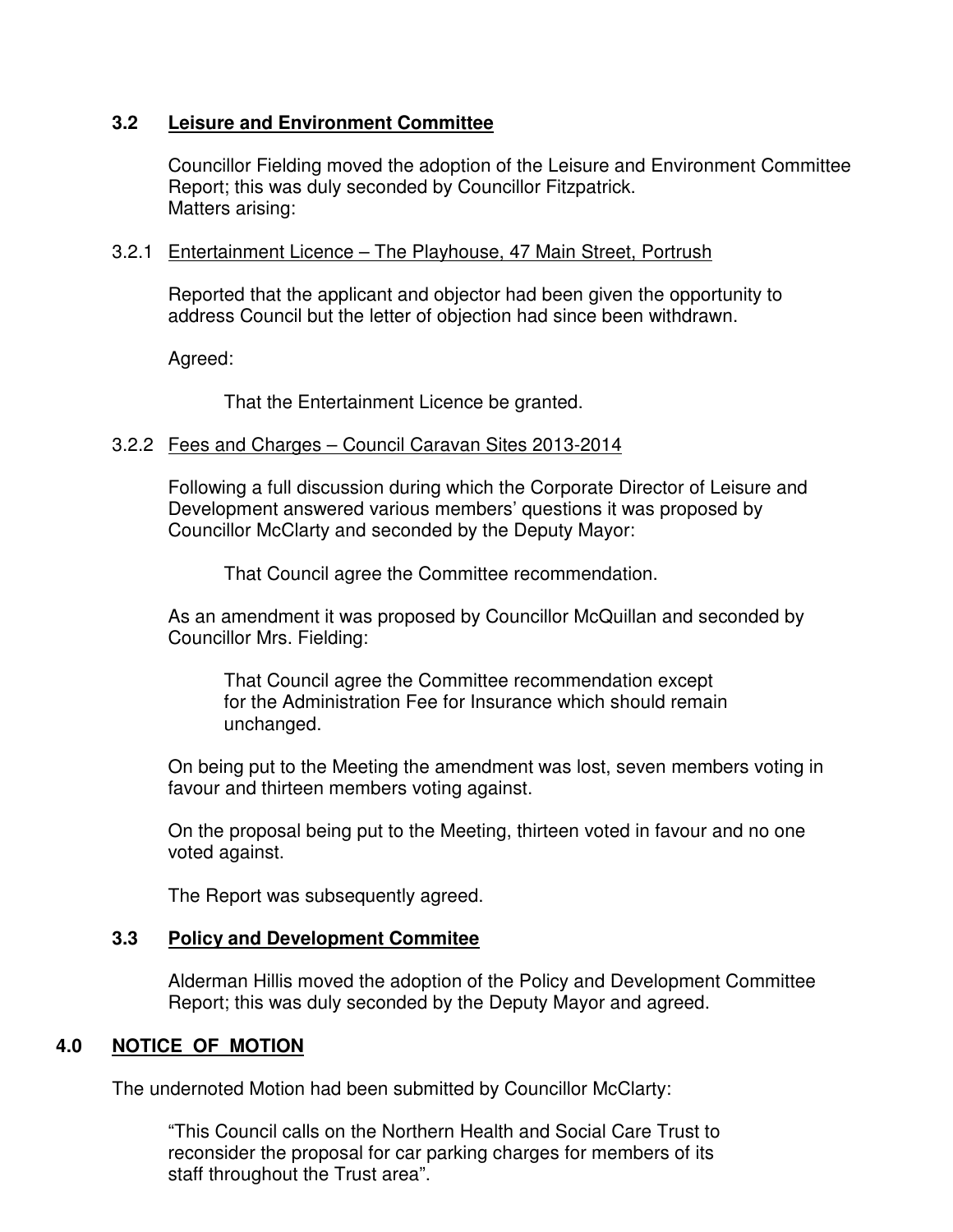Councillor McClarty spoke on the Motion and sought members' support. This was duly seconded by Councillor Mrs. Loftus.

On being put to the Meeting the Motion was unanimously agreed.

# **5.0 NOTICE OF MOTION**

 The undernoted Motion had been submitted by Alderman Hillis, Councillors Barbour, Harding, Holmes, King and McCandless:

"We hereby propose that Coleraine Borough Council recognises the sacrifice of the many fallen and injured service personnel of the Borough serving in recent international conflicts; realises the potential for this Council and other statutory bodies to provide practical and moral support to service personnel, veterans and their families; and commits to give meaning to its support for our service personnel and veterans by signing the Community Covenant, as a voluntary statement of our support for the local Armed Forces Community."

Alderman Hillis spoke on the Motion and sought members' support. This was duly seconded by Councillor McCandless.

The following amendment was proposed by Councillor Duddy:

"We hereby propose that Coleraine Borough Council recognises the sacrifice of the many fallen and injured service personnel of the Borough serving in recent international conflicts and those involved in Operation Banner; realises the potential for this Council and other statutory bodies to provide practical and moral support to service personnel, veterans and their families; and commits to give meaning to its support for our service personnel and veterans by signing the Community Covenant, as a voluntary statement of our support for the local Armed Forces Community."

Councillor Duddy spoke on the amendment which was seconded by Councillor Fielding.

On being put to the Meeting the amendment was carried, fourteen members voting in favour and no one voting against.

Councillor Archibald asked to be recorded as abstaining.

# **6.0 REMEMBRANCE DAY WREATHS - COLERAINE TOWN HALL**

Concern was expressed regarding the early removal of the Remembrance Day wreaths at Coleraine Town Hall. The matter would be investigated.

# **7.0 CORRESPONDENCE**

# **7.1 Northern Ireland Electricity**

Consideration was given to letter dated 19<sup>th</sup> October, 2012 from Northern Ireland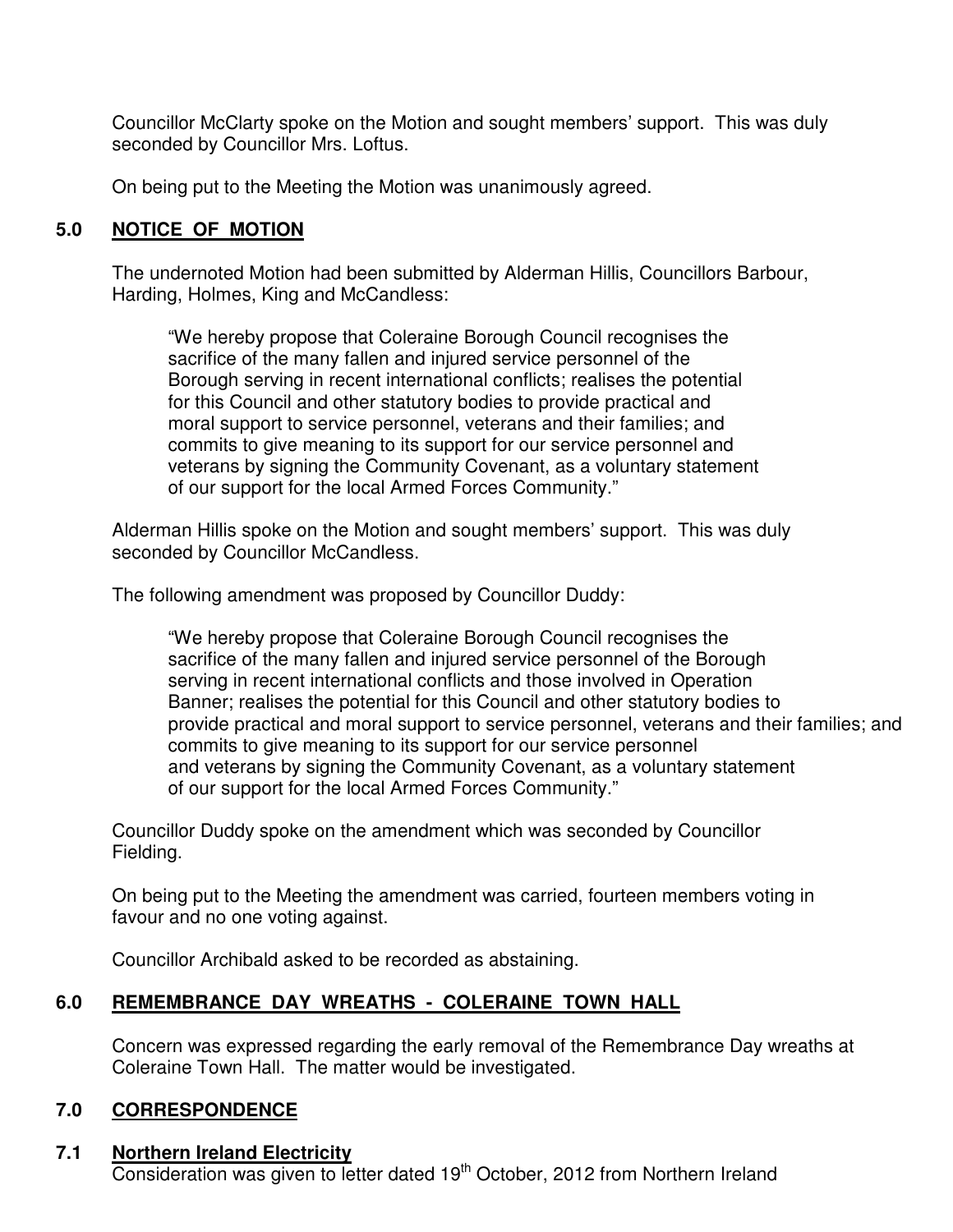Electricity inviting Council to visit the Control Centre in Craigavon (previously supplied).

Members interested in attending were asked to contact the Corporate Director of Environmental Services.

# **7.2 For Information**

Members noted the following correspondence (previously supplied):

- Copy letter received 29 October 2012 from The Shaftesbury Estate of Lough Neagh Ltd. clarifying points raised at recent debates.
- Copy letter dated 15 November 2012 from The Consumer Council together with News Release regarding local water and sewerage issues.
- List of Reports available in Members' Library
- List of Consultation Documents

# **8.0 DOCUMENTS FOR SEALING**

Resolved:

That the following documents be sealed:

| 1. | Lease (in duplicate)                             | Council to M. Hasson - Shed 1, North Pier,<br>Portrush                                           |
|----|--------------------------------------------------|--------------------------------------------------------------------------------------------------|
| 2. | Lease (in duplicate)                             | Council to K. Gregg – Shed 3, North Pier,<br>Portrush                                            |
| 3. | Lease (in duplicate)                             | Council to D. O'Neill – Shed 8, North Pier,<br>Portrush                                          |
| 4. | Lease and Covenant<br>(2 documents in duplicate) | The Trustees of Glenullin GAA and Council -<br>Lease and Covenant for purposes of grant aid      |
| 5. | Contract (in duplicate)                          | Council and F. P. McCann – Craigahulliar<br>Landfill Site Capping Phase 2                        |
| 6. | <b>Cemetery Titles</b>                           | Grant of Right of Burial – Deed Register Nos.<br>3938 - 3949 inclusive                           |
|    |                                                  | Agherton<br>5<br><b>Ballywillan</b><br>$\overline{2}$<br>Coleraine<br>Kilrea<br>5<br>Portstewart |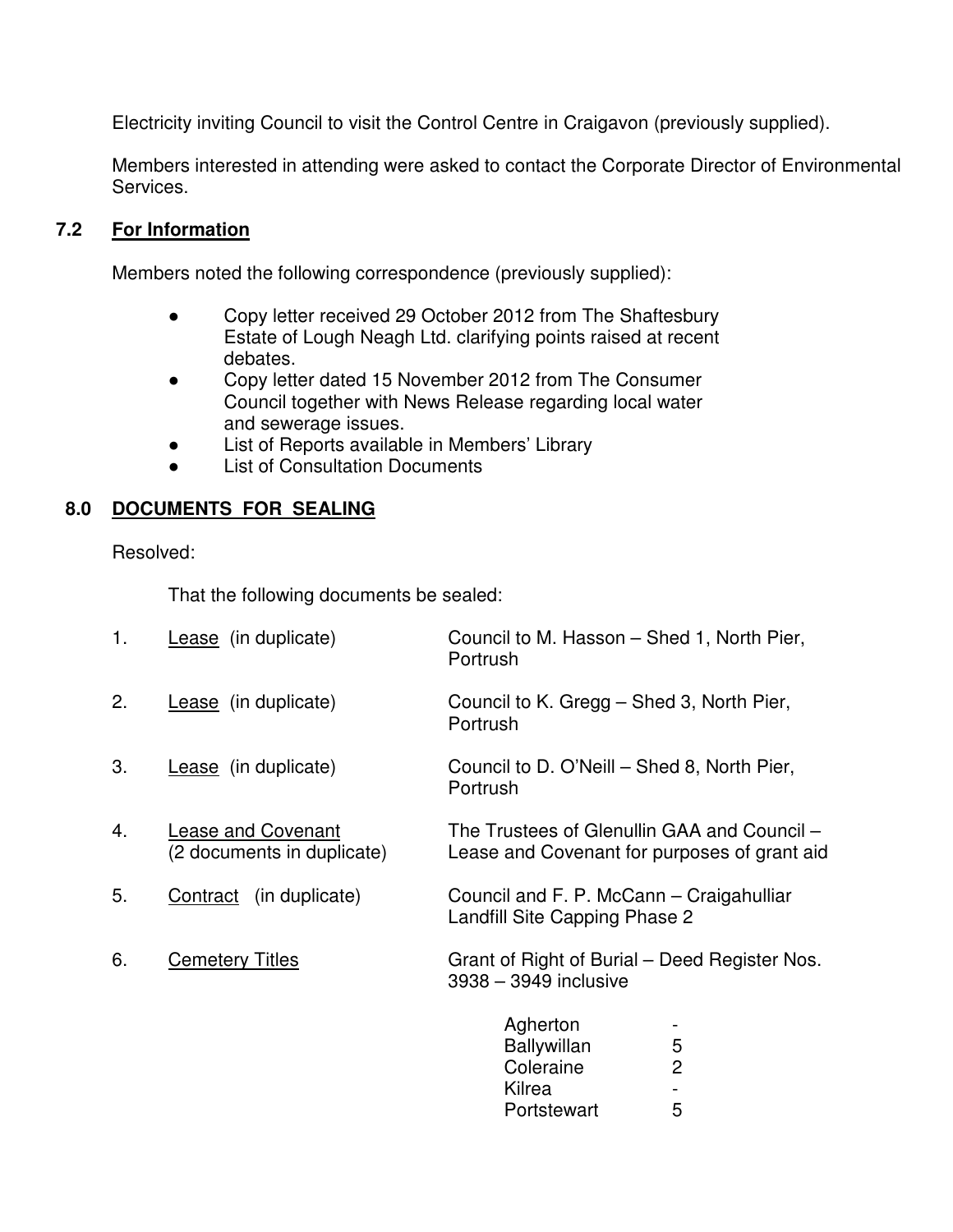# **PLANNING COMMITTEE**

# **27th November, 2012.**

**Present:** Councillor G. L. McLaughlin in the Chair

The Mayor, Councillor A. S. Cole

The Deputy Mayor, Alderman M. T. Hickey (Mrs.)

#### **Aldermen**

**J. M. Bradley N. F. Hillis**  $($ ltems  $1.0 - 1.2)$  W. J. McClure W. T. Creelman

## **Councillors**

- C. S. Alexander (Ms.) R. J. Holmes C. Archibald W. A. King Y. Boyle (Ms) R. A. Loftus (Mrs.) G. Duddy W. McCandless E. P. Fielding (Mrs.) D. McClarty M. Fielding **A. McQuillan**  B. Fitzpatrick D. Harding
- 

| Also in<br>Attendance:                   | Representative from the Planning Service – Mr. M. Wilson                                                      |  |
|------------------------------------------|---------------------------------------------------------------------------------------------------------------|--|
| <b>Officers in</b><br><b>Attendance:</b> | Principal Administrative Officer, Head of Health and Built<br><b>Environment and Administrative Assistant</b> |  |
| Apology:                                 | <b>Councillor Barbour</b>                                                                                     |  |

#### **1.0 PLANNING APPLICATIONS**

A list of twenty-five applications was presented for consideration (previously supplied).

#### **Applications Deferred from Previous Meeting**

1.1 Application No. D1 C/2011/0402/F Extension to existing dwelling with new garages, stables and relocated access (amended plans received  $18<sup>th</sup>$  April, 2012) at 10 Ballymacrea Road, Portrush for

The opinion of the Planning Service was to approve.

At the outset Mr. Wilson referred to the objectors' letter to Council and pointed out that, contrary to their claims, the application had been advertised in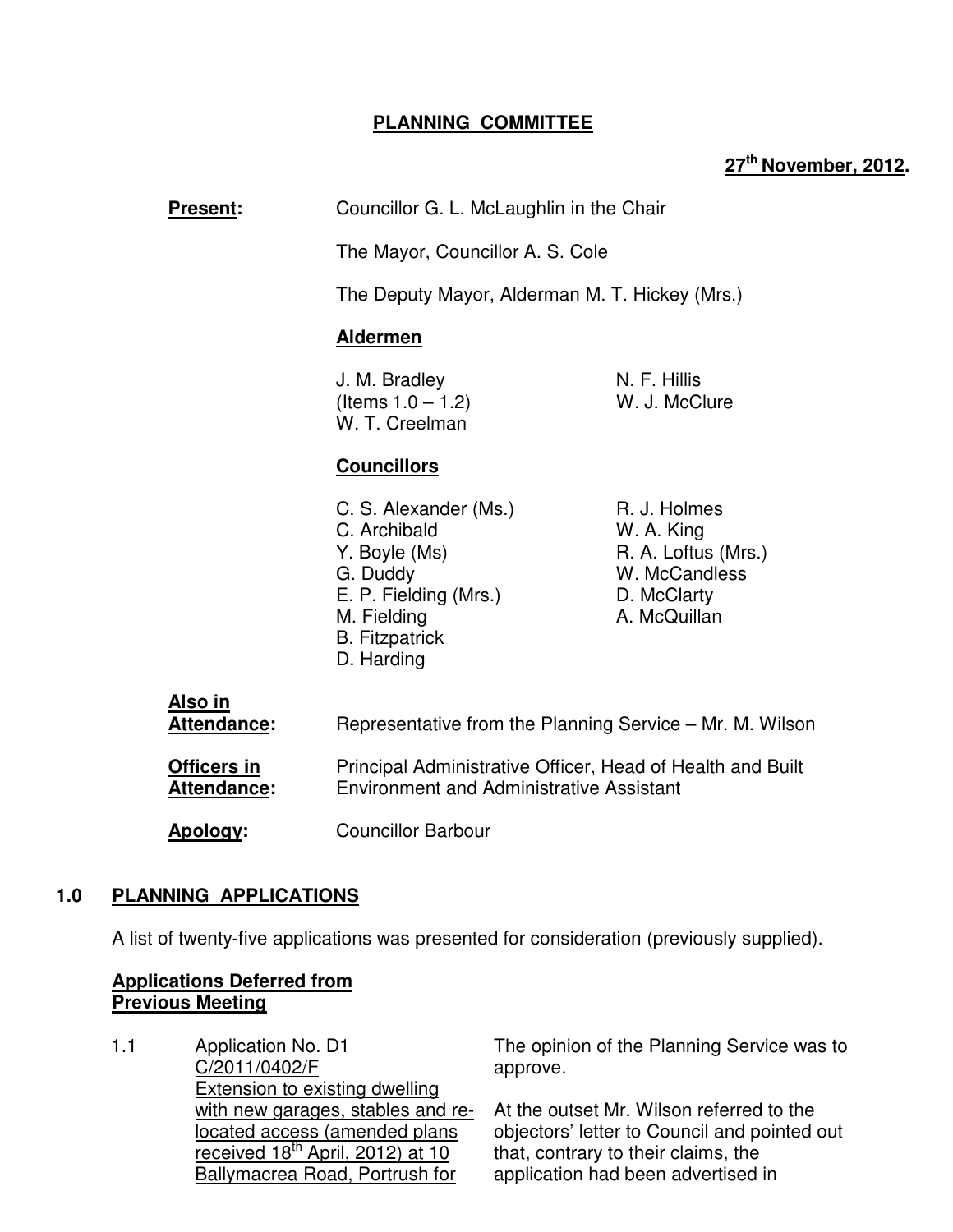Mr. A. Moore **accordance with the legal requirements** and all neighbours and objectors notified. He added that objectors and neighbours were notified when the Department received any amended drawings; that a total of four sets of amended drawings had been received and that all neighbours and objectors had been notified of these. In conclusion, Mr Wilson stated that the Department's recommendation was based on plans received on 18th April 2012, all neighbours and objectors having been notified of these on 19th April 2012.

> Consideration was then given to letter dated 16<sup>th</sup> November, 2012 from Ms. N. Birley and Mr. D. Brereton, together with petition and letter dated 20<sup>th</sup> November, 2012 from Mr. A. Moore (previously supplied) and paper listing factual inaccuracies in applicant's letter (circulated to each member).

> Following discussion it was proposed by Councillor McQuillan and seconded by Councillor McClarty:

> > That the application be referred to Fleming Mounstephen Planning for investigation and that the Department hold a decision on the application until the Report has been considered.

On being put to the Meeting, fifteen members voted in favour and four members voted against.

The opinion of the Planning Service was to approve.

It was agreed that the application be approved.

1.2 Application No. D2 C/2011/0423/O Site for dwelling and associated works with access off Strand View Cottages approximately 100m south-west of 9 Strand View Cottages and to the rear of No. 20 School Lane, Castlerock for Mr. McKay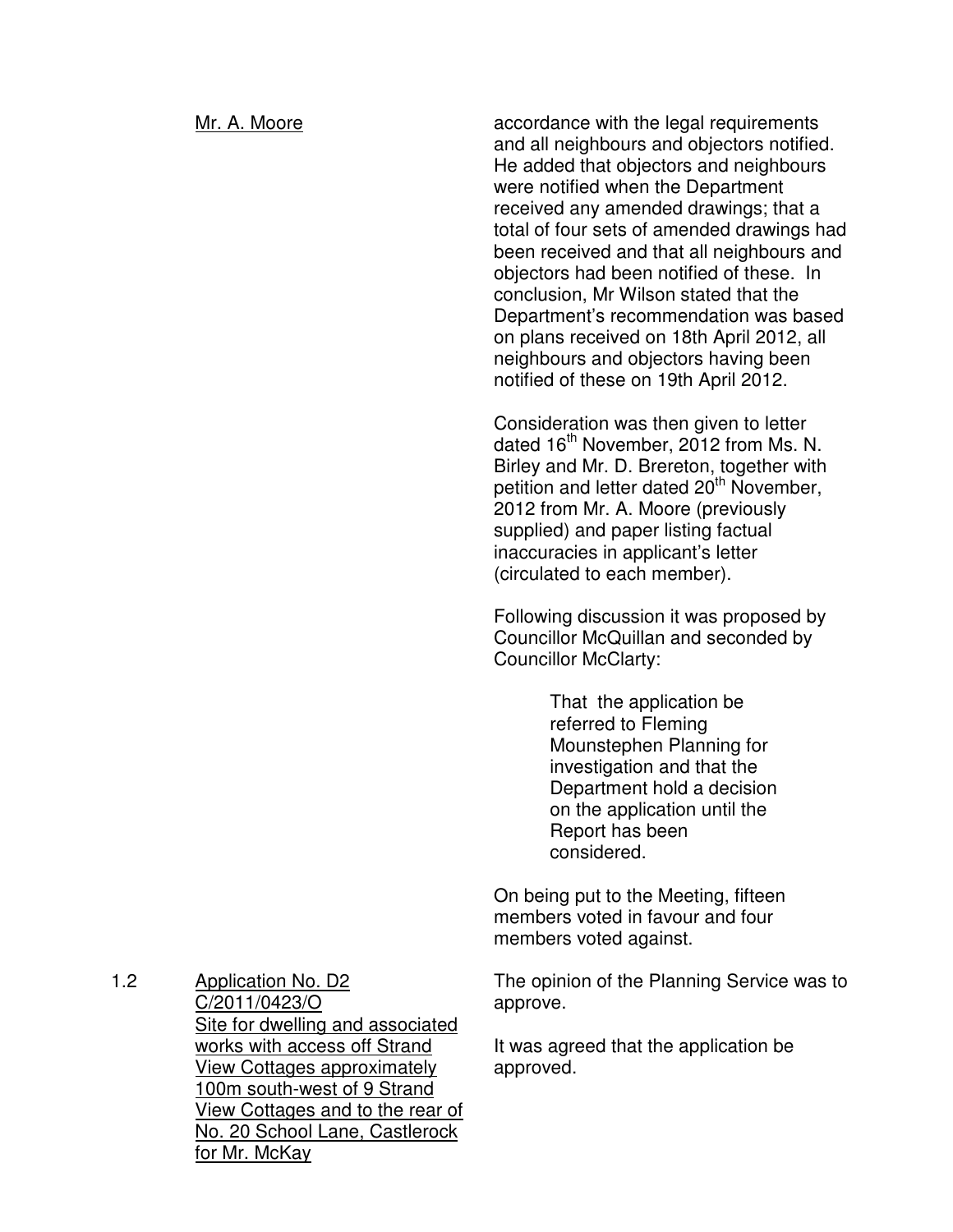- 1.3 Application No. D3 C/2012/0223/F Proposed ancillary granny annex accommodation adjacent to 34 Sconce Road, Articlave, Coleraine for Mr. K. Duggan
- 1.4 Application No. D4 C/2012/0227/F Conversion of derelict ground floor store into 2 x 1 no. bedroom apartments at 3b The Promenade, Portstewart for Mr. A. McLoughlin

# **NEW APPLICATIONS**

1.6 Application No. 7

C/2012/0084/F

Mrs. McPeak

Proposed replacement dwelling (change of house type from previously approved application C/2008/0277) at 58 Burnside Road, Portstewart for Mr. and

1.5 Application No. 1 C/2010/0408/F Construction of 4 no. agricultural sheds, office accommodation, changing facilities and incurtilage turning for HGVs at 115 Carrowreagh Road, Garvagh for Northern Ireland Seed Potatoes (NISP)

The opinion of the Planning Service was to approve.

It was agreed that the application be approved.

The opinion of the Planning Service was to refuse.

It was agreed that the application be refused.

The opinion of the Planning Service was to refuse.

It was proposed by Councillor McQuillan, seconded by Alderman McClure and agreed:

> That the application be deferred for one month to facilitate an office meeting on the grounds that all material planning considerations had not been assessed.

The opinion of the Planning Service was to refuse.

It was proposed by Councillor McQuillan, seconded by Councillor Harding and agreed:

> That the application be deferred for one month to facilitate an office meeting on the grounds that all material planning considerations had not been assessed.

1.7 Application No. 11 C/2012/0269/F Replacement of existing vacant The opinion of the Planning Service was to refuse.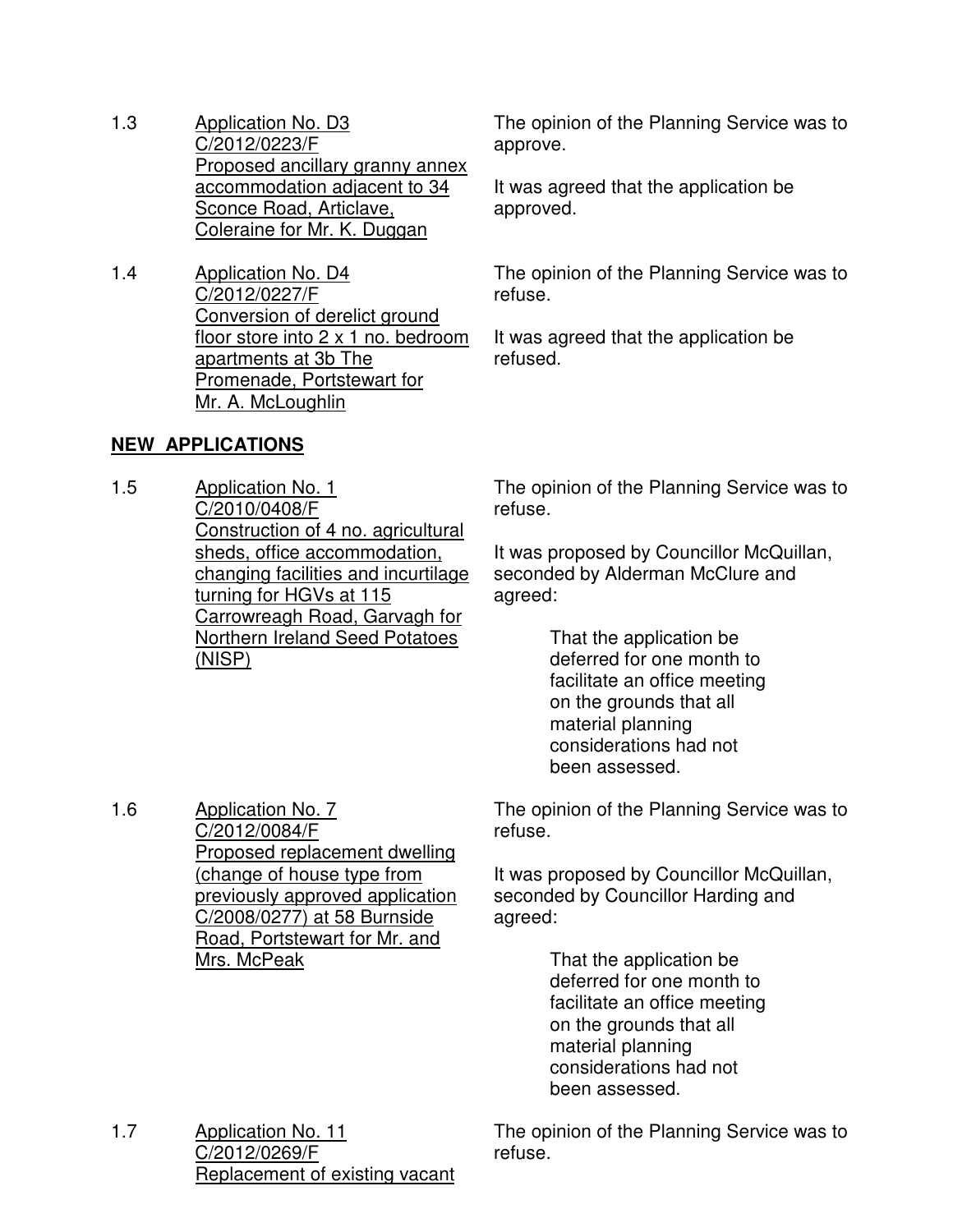dwelling with proposed single dwelling house with attached garage at 41 Temple Road, Garvagh for Higgins Brothers

It was proposed by Councillor McQuillan, seconded by Councillor Mrs. Loftus and agreed:

> That the application be deferred for one month to facilitate an office meeting on the grounds that all material planning considerations had not been assessed.

The opinion of the Planning Service was to refuse.

It was proposed by Councillor King, seconded by Councillor Harding and agreed:

> That the application be deferred for one month to facilitate an office meeting on the grounds that all material planning considerations had not been assessed.

The opinion of the Planning Service was to refuse.

It was proposed by Councillor Ms. Alexander, seconded by Councillor Duddy and agreed:

> That the application be deferred for one month to facilitate an office meeting on the grounds that all material planning considerations had not been assessed.

#### **2.0 OFFICE MEETINGS**

It was noted that the Office Meetings would be held on Friday, 14<sup>th</sup> December. 2012.

#### **3.0 CONSULTATION ON PERMITTED DEVELOPMENT AND AGRICULTURAL BUILDINGS**

Consideration was given to letter dated 26<sup>th</sup> October, 2012 from Planning Policy Division,

1.8 Application No. 15 C/2012/0331/O New dwelling adjacent to 38 Ballymadigan Road, Castlerock for Mr. and Mrs Atkinson

1.9 Application No. 20 C/2012/0376/A Electronic sign at 3/5 Greenmount Avenue, Coleraine for Henderson Food Halls Ltd.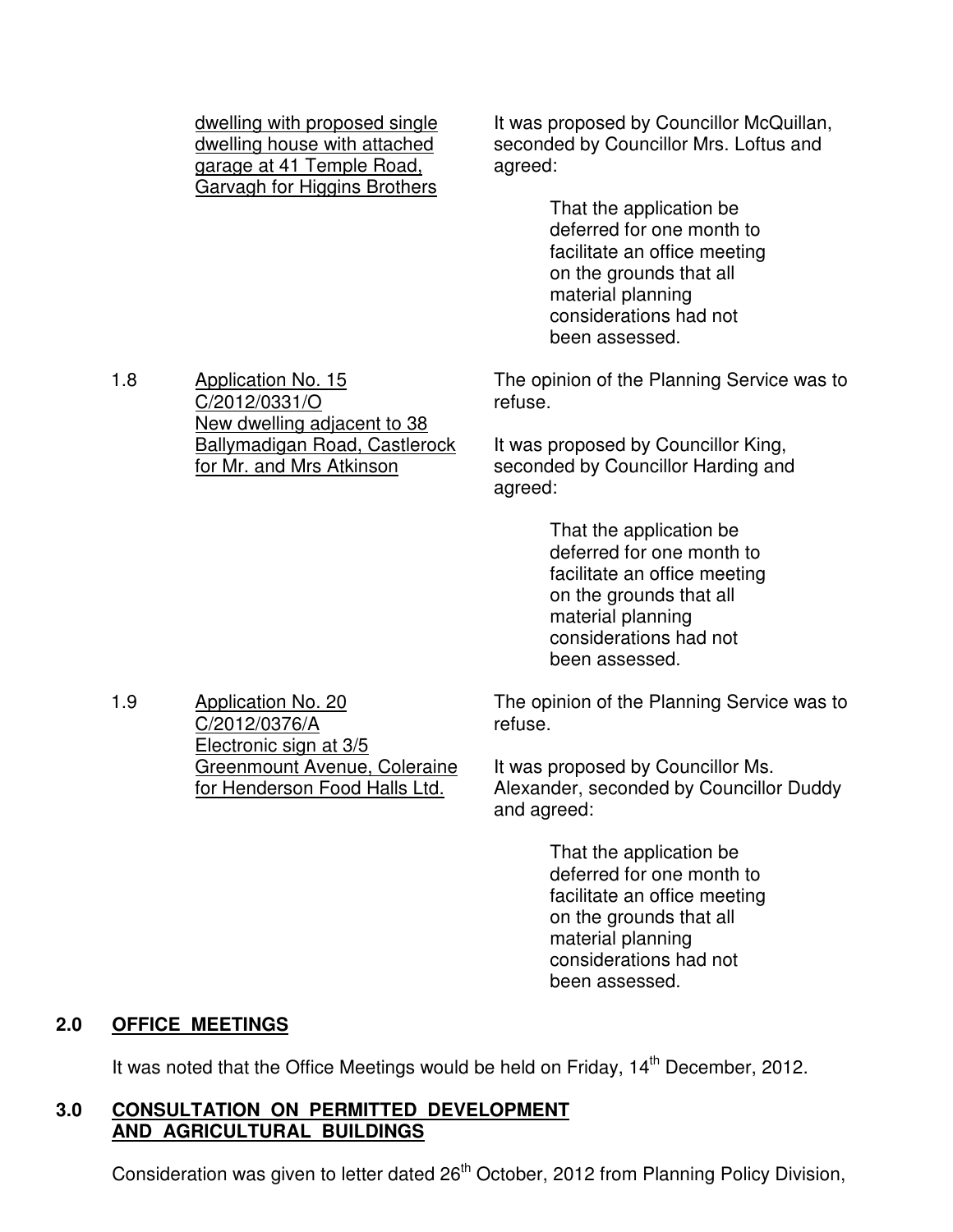together with consultation document (previously supplied).

Members noted the consultation and agreed to endorse the comments of the Ulster Farmers' Union.

# **4.0 PLANNING CONFERENCE - TRANSFER OF PLANNING POWERS**

 Consideration was given to the Planning Conference, relating to the transfer of Planning powers, to be held on  $12<sup>th</sup>$  December, 2012 at The Glenavon Hotel, Cookstown and on  $10<sup>th</sup>$ January 2013 at The Island Civic Centre, Lisburn (details previously supplied).

A number of members expressed an interest in attending and any other members interested were asked to contact the Principal Administrative Officer.

# **5.0 DATE FOR DECEMBER MEETING**

It was agreed that the Planning Committee Meeting be held on Tuesday, 18<sup>th</sup> December, 2012 at 6.30 pm. before the Council Meeting.

# **6.0 PLANNING APPEALS COMMISSION - 4 MILL LANE, MONEYBRANNON ROAD, AGHADOWEY**

Consideration was given to letter dated 25<sup>th</sup> October, 2012 from the Planning Appeals Commission regarding the alleged unauthorised construction of an access lane at 4 Mill Lane, Moneybrannon Road, Aghadowey. It was noted that the appeal had been withdrawn.

# **7.0 OFFICE MEETINGS - CANCELLATIONS**

Councillor McQuillan raised the issue of a particular office meeting in November taking place at an earlier time resulting in him missing the meeting.

Mr. Wilson apologised for the change, which had occurred due to a number of cancellations on the morning, and had offered another office meeting in December which was declined.

 The Principal Administrative Officer advised that a new schedule for office meetings would be circulated to members in the event of future cancellations.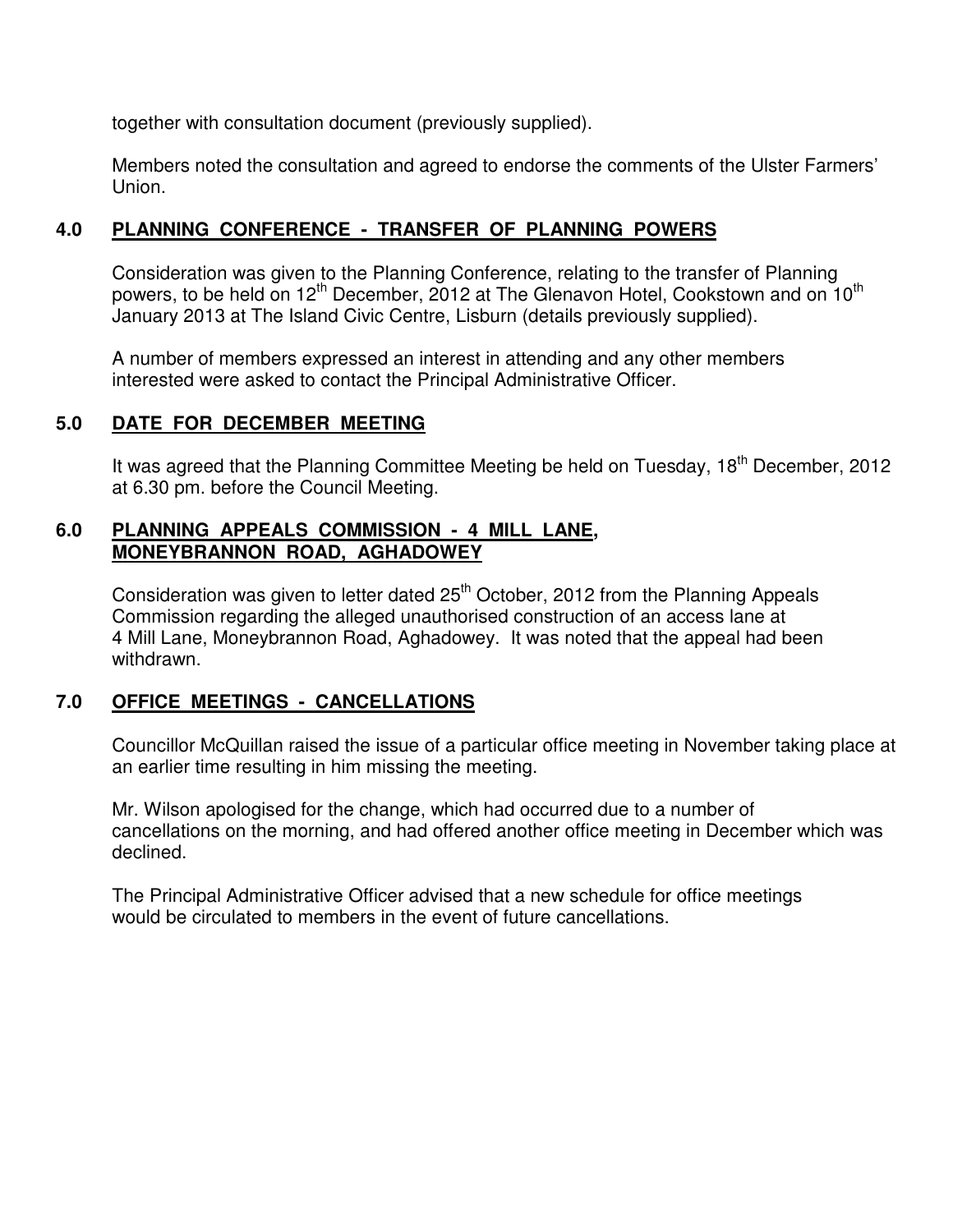#### **LEISURE AND ENVIRONMENT COMMITTEE**

# **4 th December, 2012.**

| <u>Present:</u>                   | Councillor M. Fielding, in the Chair<br>The Deputy Mayor, Alderman M. T. Hickey (Mrs.)                                                                                                                                                                                                                                          |                                                                                                                                                       |  |  |
|-----------------------------------|---------------------------------------------------------------------------------------------------------------------------------------------------------------------------------------------------------------------------------------------------------------------------------------------------------------------------------|-------------------------------------------------------------------------------------------------------------------------------------------------------|--|--|
|                                   |                                                                                                                                                                                                                                                                                                                                 |                                                                                                                                                       |  |  |
|                                   | <b>Aldermen</b>                                                                                                                                                                                                                                                                                                                 |                                                                                                                                                       |  |  |
|                                   | J. M. Bradley<br>(Items $2.1 - 5.3$ )<br>W. T. Creelman                                                                                                                                                                                                                                                                         | W. J. McClure                                                                                                                                         |  |  |
|                                   | <b>Councillors</b>                                                                                                                                                                                                                                                                                                              |                                                                                                                                                       |  |  |
|                                   | C. S. Alexander (Ms.)<br>C. Archibald<br>Y. Boyle (Ms.)<br>G. Duddy<br>(Items $2.1 - 5.3$ )<br>E. P. Fielding (Mrs.)<br>(Items $2.1 - 5.3$ )<br><b>B.</b> Fitzpatrick<br>R. J. Holmes<br>(Items $4.1 - 5.3$ )                                                                                                                   | W. A. King<br>R. A. Loftus (Mrs.)<br>W. McCandless<br>D. McClarty<br>(Items $4.1 - 5.3$ )<br>G. L. McLaughlin<br>A. McQuillan<br>(Items $4.1 - 5.3$ ) |  |  |
| <b>Officers in</b><br>Attendance: | Corporate Director of Environmental Services, Corporate Director of<br>Leisure and Development, Biodiversity Officer (Items $1.0 - 4.1$ ),<br>Countryside and Marine Manager (Items<br>1.0 - 2.1), Healthy Living and Sport Manager (Items $1.0 - 3.0$ ), Tourism<br>Manager (Items $2.1 - 5.3$ ) and Administrative Assistant. |                                                                                                                                                       |  |  |
| <b>Apologies:</b>                 | The Mayor, Councillors Barbour and Harding.                                                                                                                                                                                                                                                                                     |                                                                                                                                                       |  |  |
|                                   |                                                                                                                                                                                                                                                                                                                                 |                                                                                                                                                       |  |  |

#### **1.0 WELCOME**

The Chairman welcomed everyone to the meeting and extended a special welcome to Mr. Magne Haugseng and Dr. Bob Curran who were in attendance to give a presentation to Members.

#### **2.0 LEISURE SERVICES' REPORT**

The Report of the Corporate Director of Leisure and Development was considered (previously supplied).

Matters arising: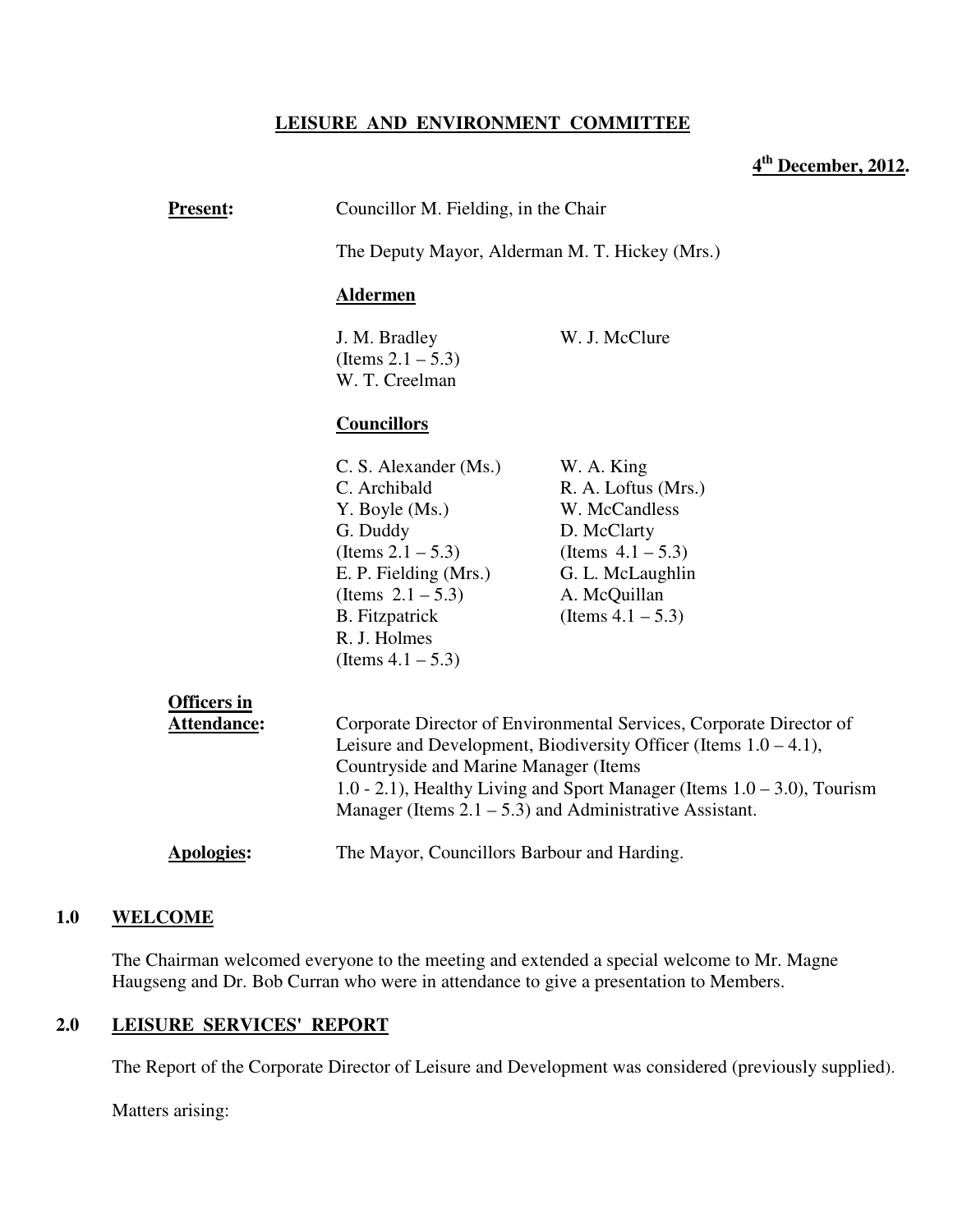#### **2.1 International Appalachian Trail (IAT)**

Mr. Haugseng, IAT Promoter in Northern Ireland, who was accompanied by Dr. Curran gave a presentation to Members outlining the IAT proposal to connect walking trails in the Appalachian Mountains of North America with the Ulster Way trail. Mr. Haugseng briefed Members on the following:

- Background of the proposal;
- Developments to date;
- Benefits of the trails:
- Walker's profile;
- Advantages of the proposal;
- Potential market.

Mr. Haugseng and Dr. Curran answered Members' various questions. The Chairman thanked the representatives for their informative presentation, after which they withdrew from the meeting.

#### **2.2 Elite Athlete Free Use Scheme**

The Healthy Living and Sport Manager updated Members on this scheme and answered their various questions.

#### **Recommended:**

On the proposal of Councillor King and seconded by Alderman Bradley, that Council grant permission for the Elite Athlete Free Use Scheme to be implemented in Coleraine Leisure Centre and the Jim Watt Sports Centre. To be eligible for the scheme athletes must be competing in a sport recognised by Sport NI, and performing at a national level.

Members noted that in return for free access athletes would be asked to volunteer as ambassadors to support local sporting events and inspire young people to take up a more active lifestyle.

#### **2.3 For Information**

Members noted information on the following items, as detailed in the report:

- Leisure Services Access to Automated External Defibrillators.
- 'Every Townland Earned Its Name In Song John Hewitt's Ulster Scots Tradition':  $30<sup>th</sup>$  November  $5<sup>th</sup>$ January (excluding Public Holidays) 11.00 a.m. – 4.00 p.m., Coleraine Town Hall.

#### **3.0 "IN COMMITTEE"**

It was proposed by Councillor Fitzpatrick, seconded by Councillor Mrs. Fielding and agreed that items to be heard "In Committee" would be discussed at the end of the meeting.

#### **4.0 ENVIRONMENTAL SERVICES' REPORT**

The Report of the Corporate Director of Environmental Services was considered (previously supplied).

Matters arising: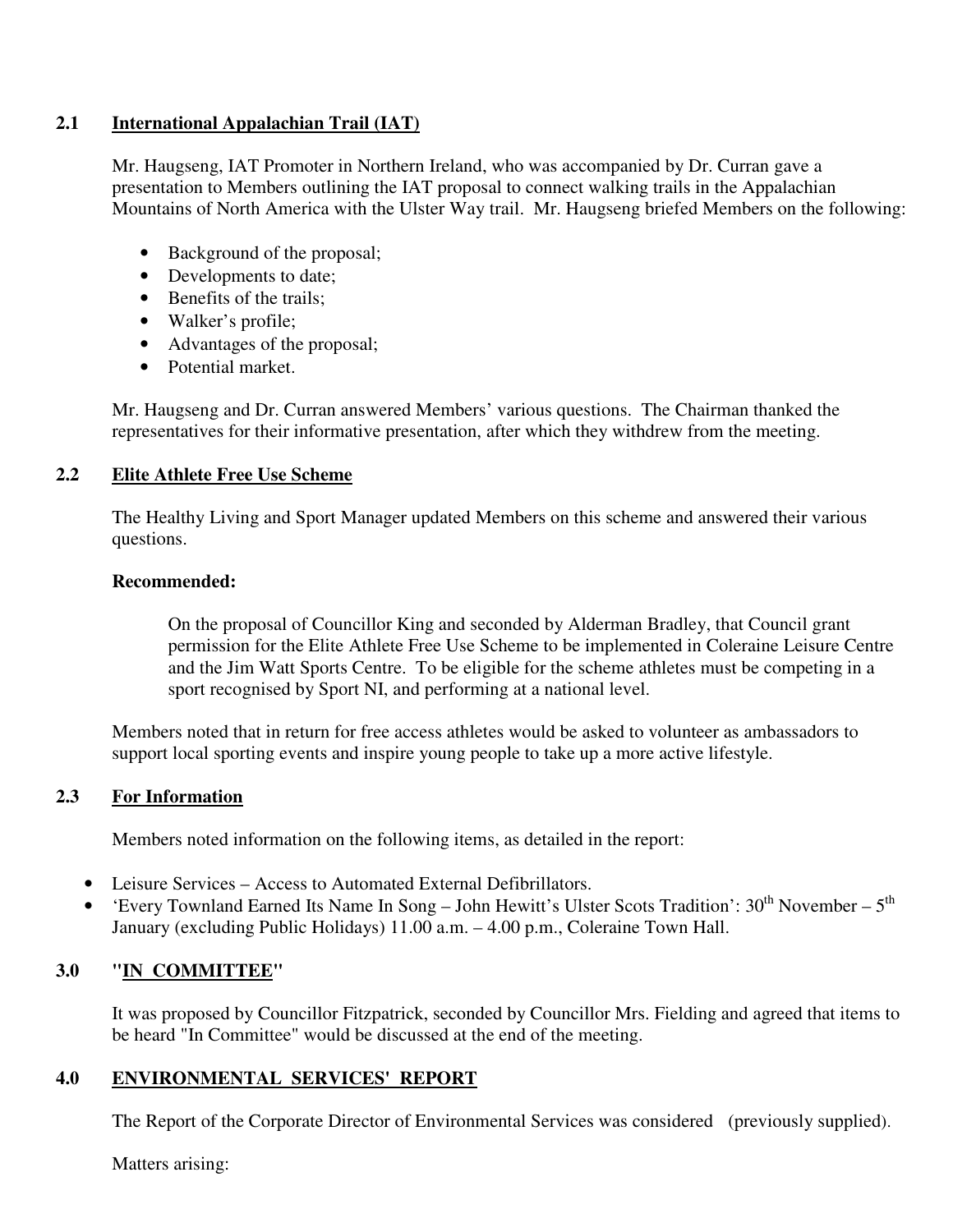#### **4.1 Biodiversity Presentation**

The Biodiversity Officer updated Members on the Local Biodiversity Action Plan and highlighted various issues including:

- Key aims of the Local Biodiversity Action Plan Project;
- Biodiversity Duty;
- How to get involved;
- Functions and benefits of Local Biodiversity Action Plan.

The Biodiversity Officer answered Members' questions on a variety of issues including; moths, bats, tree preservation orders, birds and insects.

#### **Recommended:**

That Council approve the Local Biodiversity Action Plan, as detailed in the report.

Members noted that the official launch would be on  $27<sup>th</sup>$  February, 2013 and would be attended by the Environment Minister for Northern Ireland.

The Chairman thanked the Biodiversity Officer for her informative presentation, after which she withdrew from the meeting.

#### **4.2 The Clean Neighbourhoods and Environment (NI) Act 2011 The Litter (NI) Order 1994 Delegated Functions and Environmental Health Legislation**

Consideration was given to information on this Act, as detailed in the report.

A discussion ensued and the Corporate Director of Environmental Services answered Members' various questions.

#### **Recommended:**

On the proposal of The Deputy Mayor and seconded by Councillor Duddy, that Council delegate powers of enforcement under The Clean Neighbourhoods and Environment Act (NI) 2011 and The Litter (NI) Order 1994 to the Town Clerk and Chief Executive and the Corporate Director of Environmental Services.

#### **4.3 For Information**

#### **4.3.1 Roads (Miscellaneous Provisions) Act (NI) 2010**

Members noted information on this topic, as detailed in the report.

The Corporate Director of Environmental Services advised that since the report was printed, the commencement date of this Act had changed and the legislation would commence on 1<sup>st</sup> April, 2013 and not January 2013, as stated in the report.